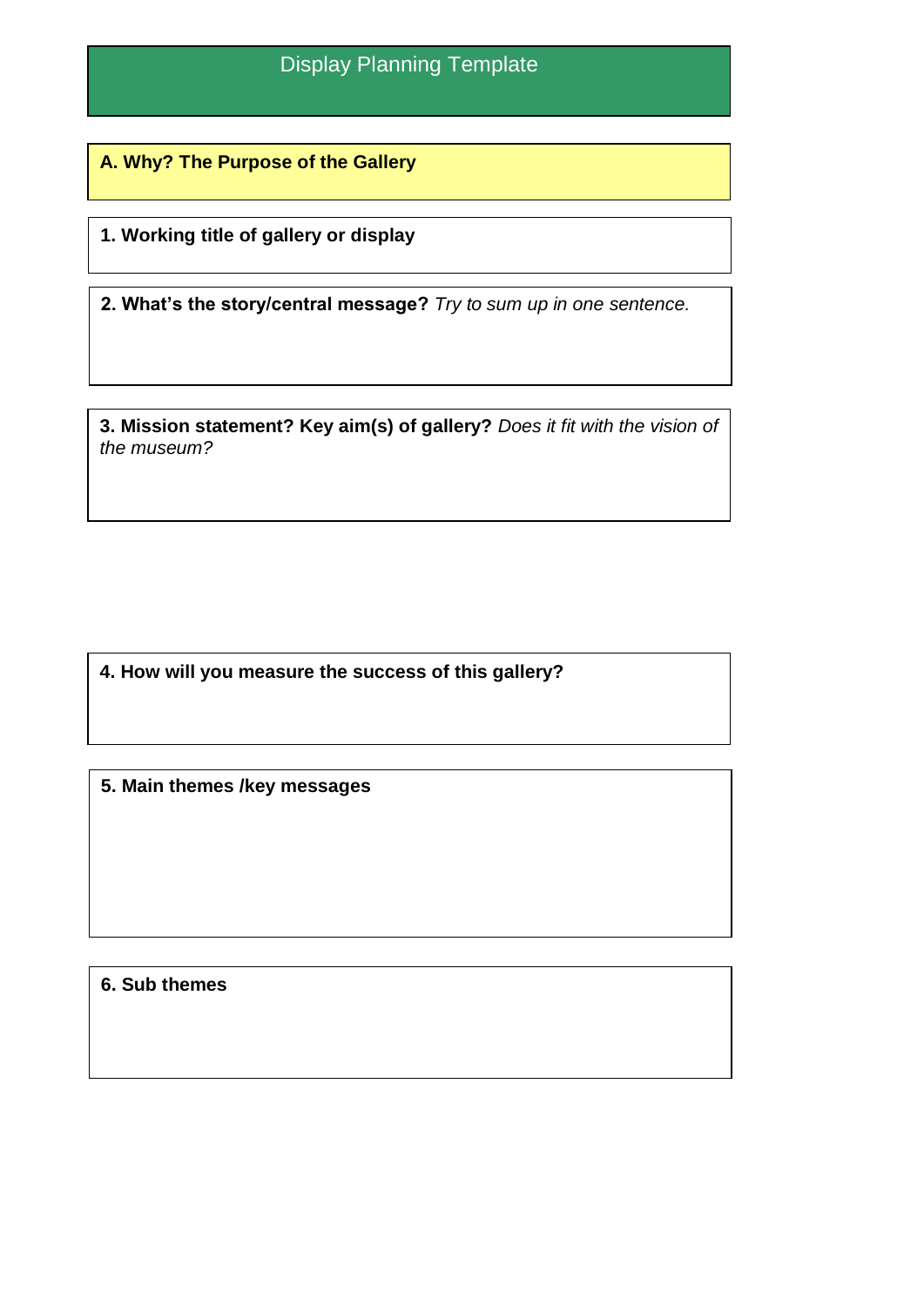**1. Which users is this gallery aimed primarily at?**  E.g. general visitor, specialist, family group etc.

**2. What opportunities will there be for different learning styles? Visual , Auditory, Kinesthetic**

**3. What does the audience know/feel about subject already?**

**4. What has consultation shown about what (these) visitors want to see / receive information?** 

**5. Which stakeholders will you involve in the development of this gallery and when?**

**6. What key ideas/ areas need to be addressed in future consultation?**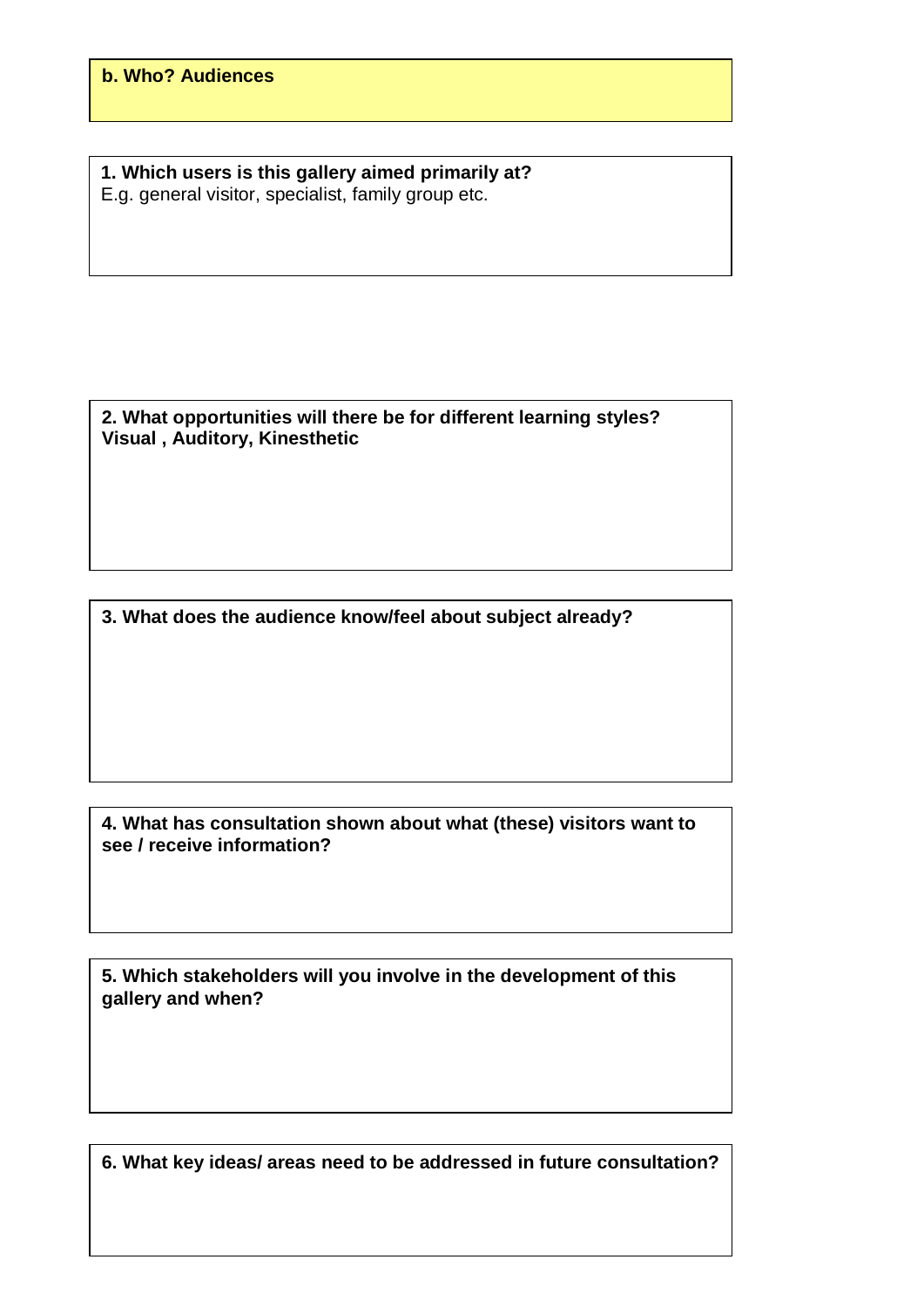## **c. What? The Nature of the Display**

## **The overall ambience…**

**1. Style** *What will the space look like? How do we want the visitor to respond?* 

**2. Atmosphere** *How will it make the visitor feel? What will the space say to visitors? Will it convey the theme without them reading anything?*

## **The collections…**

**3. What sort of material/collections?** 

**4. Star objects?** 

**5. Any other resources we could use that are not objects?** *E.g. Film, oral history, photos etc*

**6. Are there any other objects that we need to source?** *Set dressing etc*

## **The display…**

**7. Key method(s) of displaying objects** *Will items need cases, open display, mix? Any constraints with objects? Or opportunities? Opportunities for addressing learning styles and GLOs here*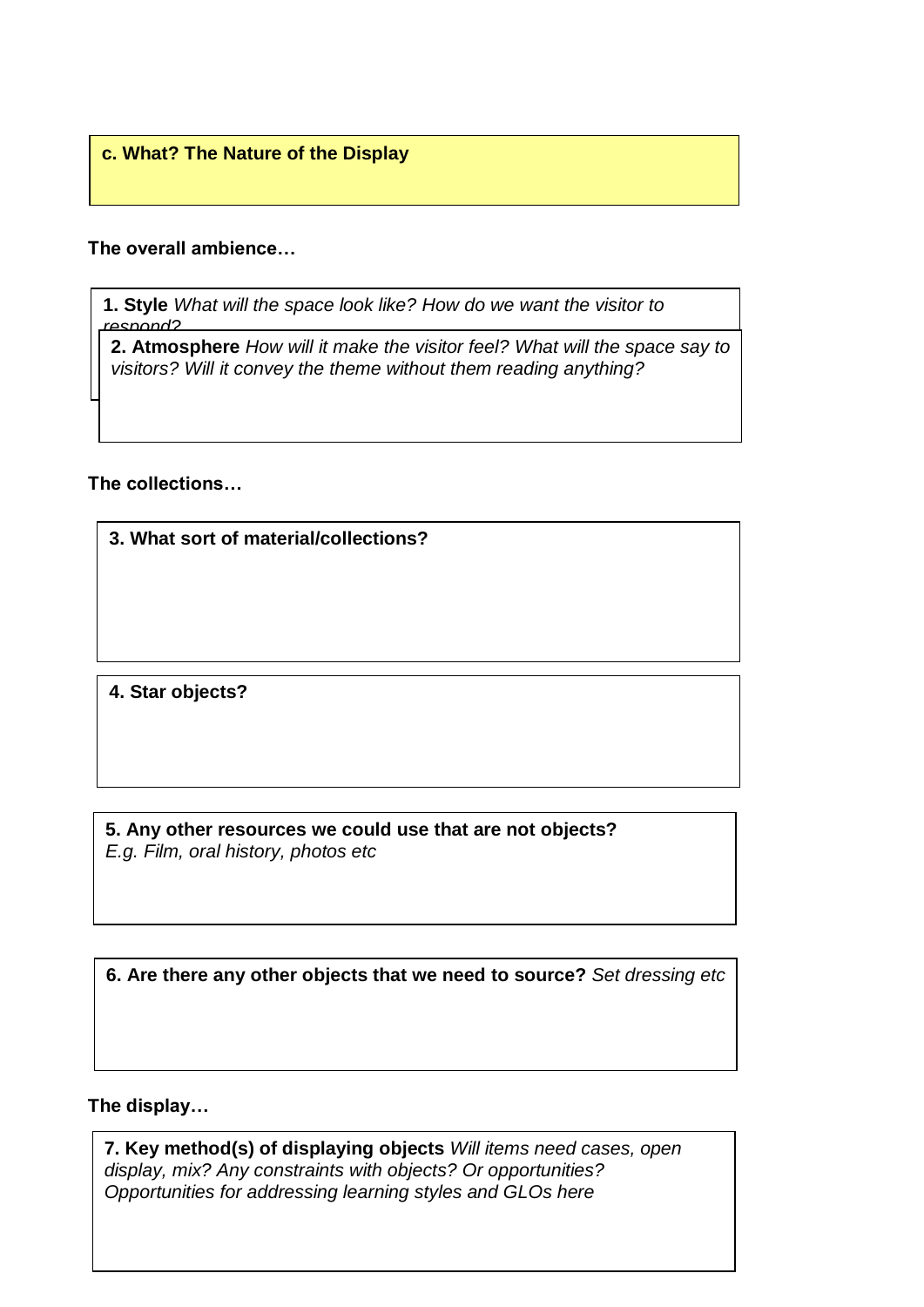**8. What are your ideas for interpretation?** *How will you get your central message across? Your main themes and sub themes?* 

**10. How will the visitor move through the gallery?** *Will it be a fixed chronological? Contextual? Will some objects have priority?*  **9. How will the objects/story be arranged?** *Will it be thematic? Or* 

**11. Ideas for media?** *AV/ films, oral history pods...*

**12. Ideas for 'extra experiences'?** *Interactives, handling stations, oral history units, reflection areas, model, ambient sound, smells?*

**13. How will you ensure the gallery is accessible as possible?** 

**d. Where?** 

**1. Restrictions?** *– floor loading, ceiling heights, immoveable objects, power supply, lighting considerations, access, lift transfer space etc.* 

**2. Opportunities?** *- beams to hang from, great/no natural light, key gallery on visitor route E.g. First/last gallery on floor/route etc.*